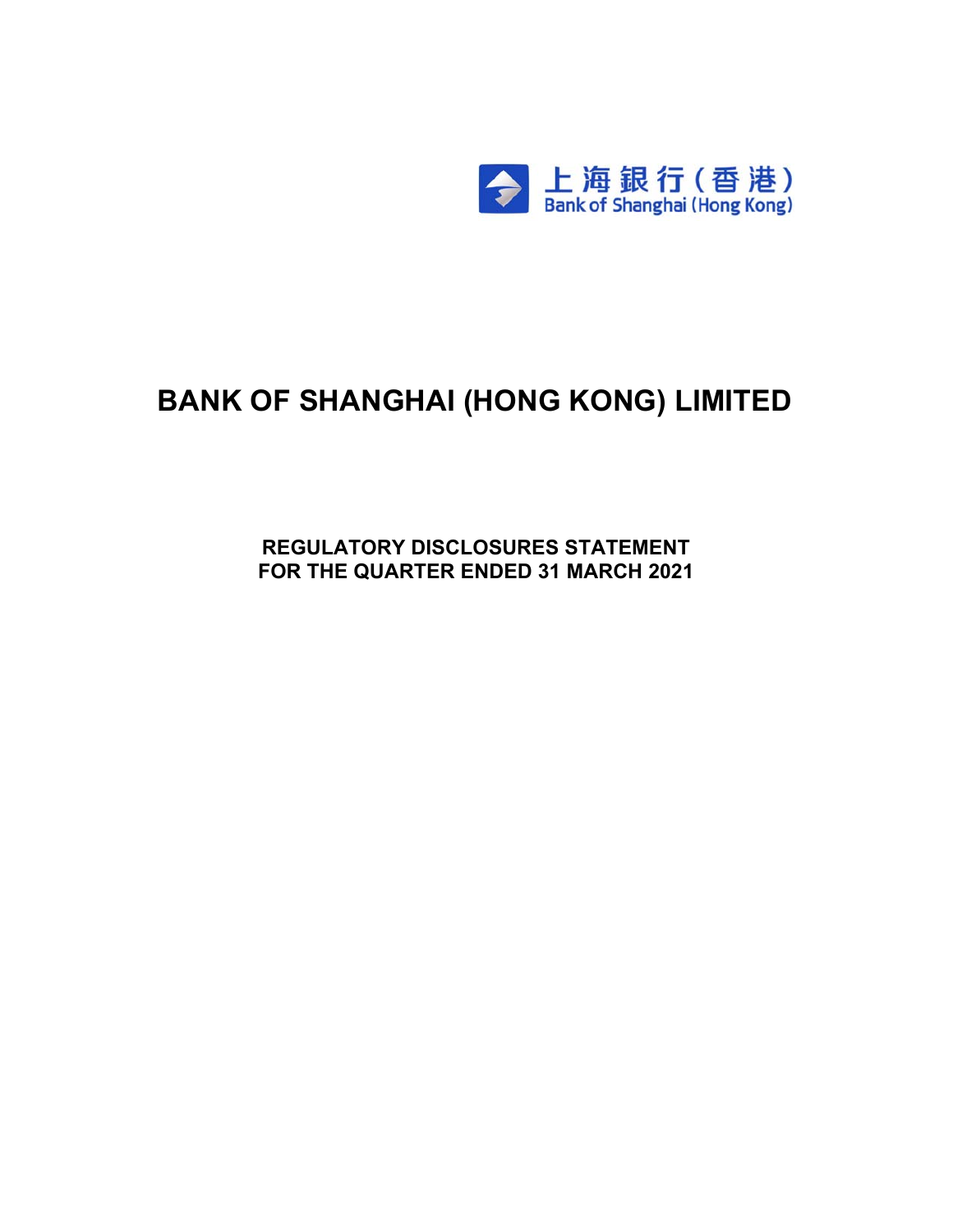| <b>Contents</b>                  | Page(s) |
|----------------------------------|---------|
| <b>Key Prudential Ratios</b>     |         |
| Overview of Risk-weighted amount | 3       |
| Leverage Ratio                   | 5       |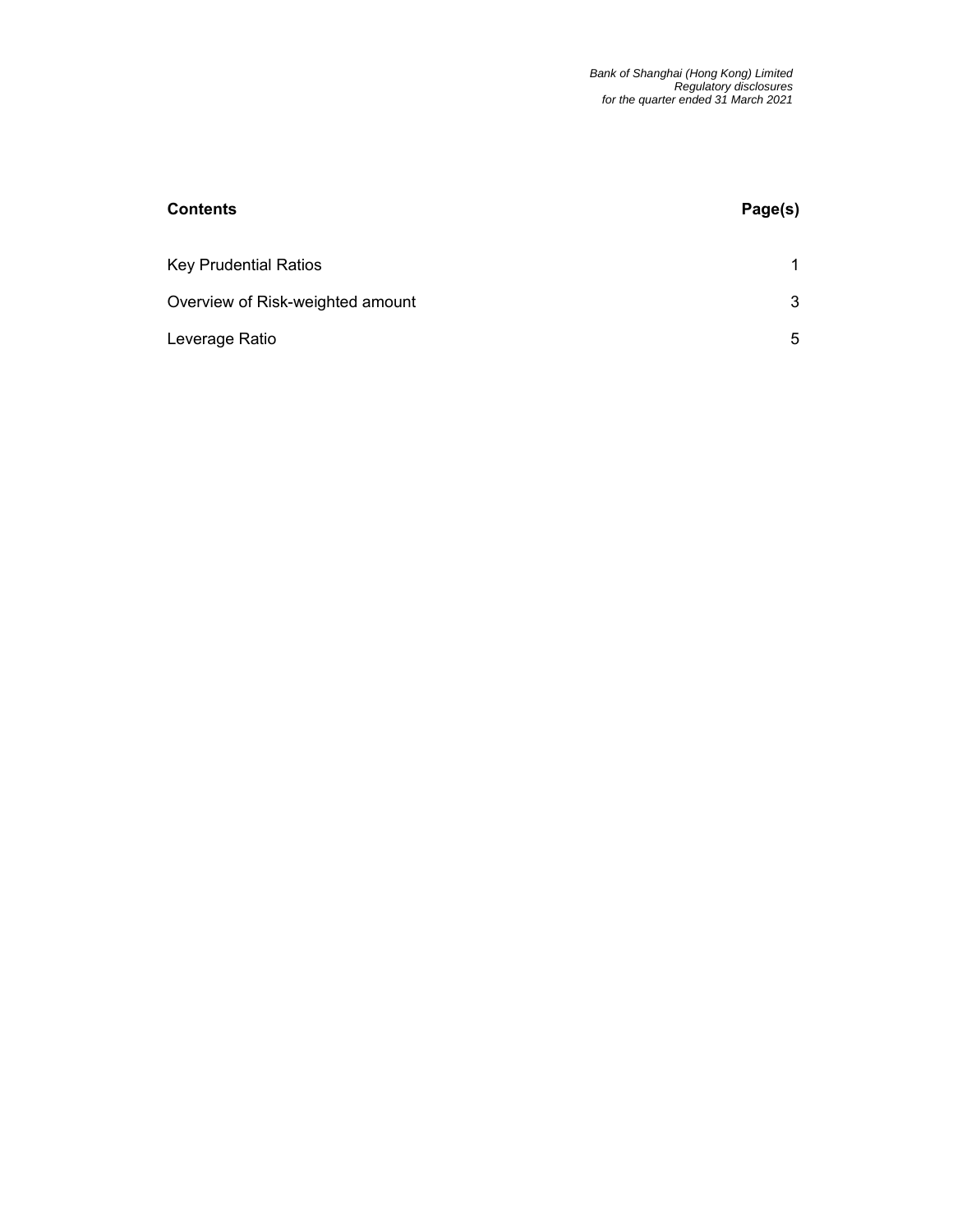This document contains Pillar 3 disclosures of Bank of Shanghai (Hong Kong) Limited (the "Bank") relating to key prudential ratios, leverage ratio and risk-weighted amount ("RWA") by risk types. The following disclosures are prepared in accordance with the Banking (Disclosure) Rules and standard disclosure templates promulgated by the Hong Kong Monetary Authority (the "HKMA"). The Bank is only required to calculate capital adequacy ratio and leverage ratio on an unconsolidated basis.

#### **1 Key Prudential Ratios**

The following table provides an overview of the Bank's key prudential ratios.

|                  | HK\$'000                                                                         | As at<br>31 March<br>2021 | As at<br>31 December<br>2020 | As at<br>30 September<br>2020 | As at<br>30 June<br>2020 | As at<br>31 March<br>2020 |
|------------------|----------------------------------------------------------------------------------|---------------------------|------------------------------|-------------------------------|--------------------------|---------------------------|
|                  | <b>Regulatory Capital (amount)</b>                                               |                           |                              |                               |                          |                           |
| 1                | Common Equity Tier 1 (CET1)                                                      | 4,587,428                 | 4,465,317                    | 4,502,677                     | 4,468,116                | 4,450,629                 |
| $\overline{2}$   | Tier 1                                                                           | 4,587,428                 | 4,465,317                    | 4,502,677                     | 4,468,116                | 4,450,629                 |
| 3                | <b>Total Capital</b>                                                             | 4,790,542                 | 4,711,522                    | 4,748,816                     | 4,667,587                | 4,647,946                 |
|                  | RWA (amount)                                                                     |                           |                              |                               |                          |                           |
| 4                | <b>Total RWA</b>                                                                 | 25,307,458                | 25, 143, 135                 | 25,906,784                    | 23,873,089               | 24,301,000                |
|                  | Risk-based regulatory capital ratios (as<br>a percentage of RWA)                 |                           |                              |                               |                          |                           |
| 5                | CET1 ratio (%)                                                                   | 18.1                      | 17.8                         | 17.4                          | 18.7                     | 18.3                      |
| 6                | Tier 1 ratio (%)                                                                 | 18.1                      | 17.8                         | 17.4                          | 18.7                     | 18.3                      |
| $\overline{7}$   | Total Capital ratio (%)                                                          | 18.9                      | 18.7                         | 18.3                          | 19.6                     | 19.1                      |
|                  | Additional CET1 buffer requirements (as<br>a percentage of RWA)                  |                           |                              |                               |                          |                           |
| 8                | Capital conservation buffer requirement (%)                                      | 2.500                     | 2.500                        | 2.500                         | 2.500                    | 2.500                     |
| $\boldsymbol{9}$ | Countercyclical capital buffer requirement (%)                                   | 0.433                     | 0.472                        | 0.443                         | 0.432                    | 0.425                     |
| 10               | Higher loss absorbency requirements (%) (applicable<br>only to G-SIBs or D-SIBs) |                           |                              |                               |                          |                           |
| 11               | Total Al-specific CET1 buffer requirements (%)                                   | 2.933                     | 2.972                        | 2.943                         | 2.932                    | 2.925                     |
| 12               | CET1 available after meeting the AI's minimum<br>capital requirements (%)        | 10.9                      | 10.7                         | 10.3                          | 11.6                     | 11.1                      |
|                  | <b>Basel III Leverage ratio</b>                                                  |                           |                              |                               |                          |                           |
| 13               | Total Leverage ratio (LR) exposure measure                                       | 30,842,619                | 29,162,128                   | 29,413,775                    | 28,849,625               | 31,103,401                |
| 14               | LR (%)                                                                           | 14.9                      | 15.3                         | 15.3                          | 15.5                     | 14.3                      |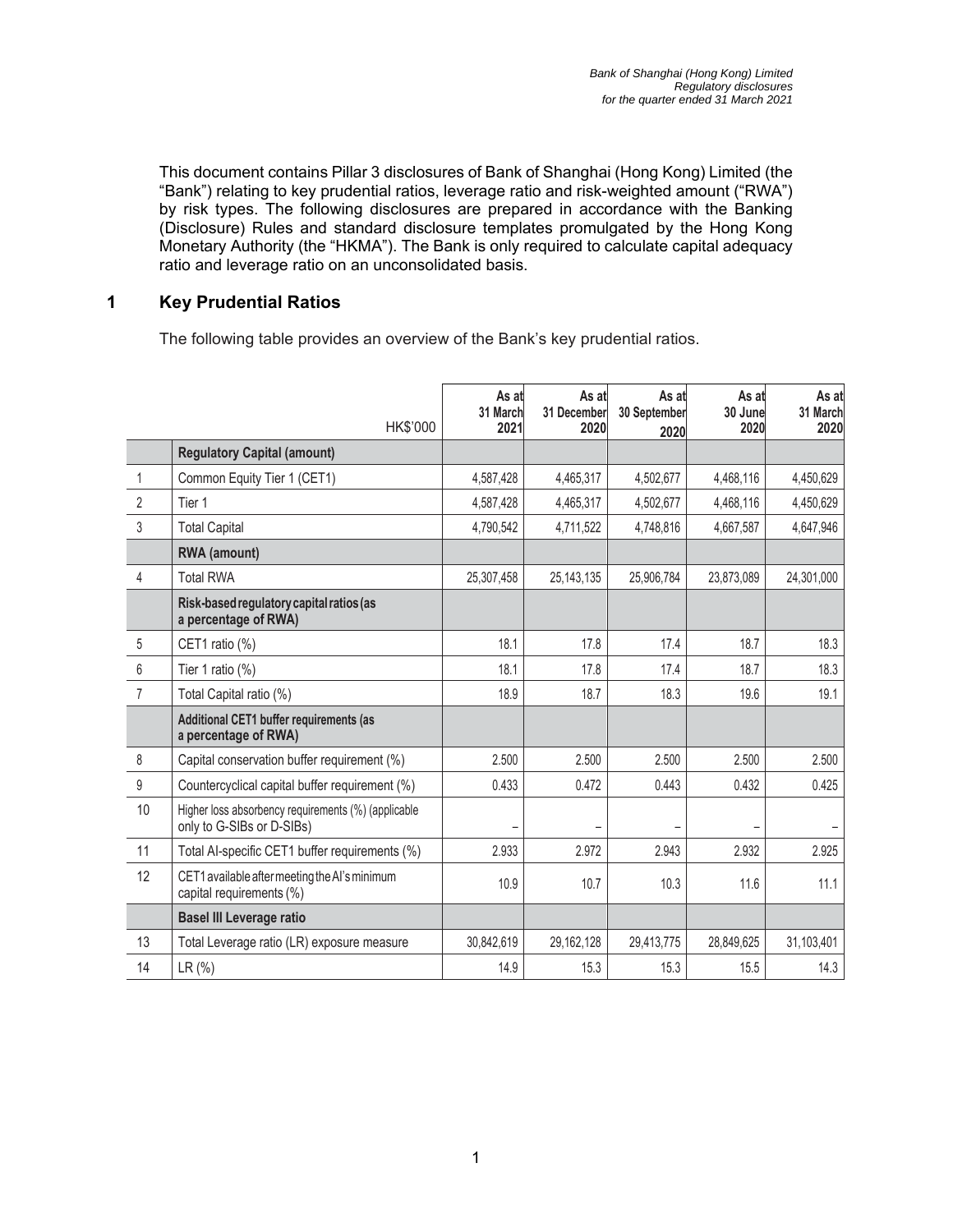## **1 Key Prudential Ratios (continued)**

|     | HK\$'000                                                                    | As at<br>31 March<br>2021 | As at<br>31 December<br>2020 | As at<br>30 September<br>2020 | As at<br>30 June<br>2020 | As at<br>31 March<br>2020 |
|-----|-----------------------------------------------------------------------------|---------------------------|------------------------------|-------------------------------|--------------------------|---------------------------|
|     | Liquidity Coverage Ratio (LCR)/<br><b>Liquidity Maintenance Ratio (LMR)</b> |                           |                              |                               |                          |                           |
|     | Applicable to category 1 institution only:                                  |                           |                              |                               |                          |                           |
| 15  | Total high quality liquid assets (HQLA)                                     | <b>NA</b>                 | <b>NA</b>                    | <b>NA</b>                     | <b>NA</b>                | NA                        |
| 16  | Total net cash outflows                                                     | <b>NA</b>                 | <b>NA</b>                    | <b>NA</b>                     | <b>NA</b>                | <b>NA</b>                 |
| 17  | LCR(%)                                                                      | <b>NA</b>                 | <b>NA</b>                    | <b>NA</b>                     | <b>NA</b>                | <b>NA</b>                 |
|     | Applicable to category 2 institution only:                                  |                           |                              |                               |                          |                           |
| 17a | LMR(%)                                                                      | 66.1                      | 77.2                         | 70.1                          | 65.8                     | 55.7                      |
|     | Net Stable Funding Ratio (NSFR) / Core<br><b>Funding Ratio (CFR)</b>        |                           |                              |                               |                          |                           |
|     | Applicable to category 1 institution only:                                  |                           |                              |                               |                          |                           |
| 18  | Total available stable funding                                              | <b>NA</b>                 | <b>NA</b>                    | NA                            | <b>NA</b>                | <b>NA</b>                 |
| 19  | Total required Stable funding                                               | <b>NA</b>                 | <b>NA</b>                    | NA                            | <b>NA</b>                | NA                        |
| 20  | NSFR (%)                                                                    | <b>NA</b>                 | NA                           | NA                            | <b>NA</b>                | <b>NA</b>                 |
|     | Applicable to category 2A institution only:                                 |                           |                              |                               |                          |                           |
| 20a | CFR (%)                                                                     | 120.6                     | 116.6                        | 125.7                         | 112.5                    | 119.3                     |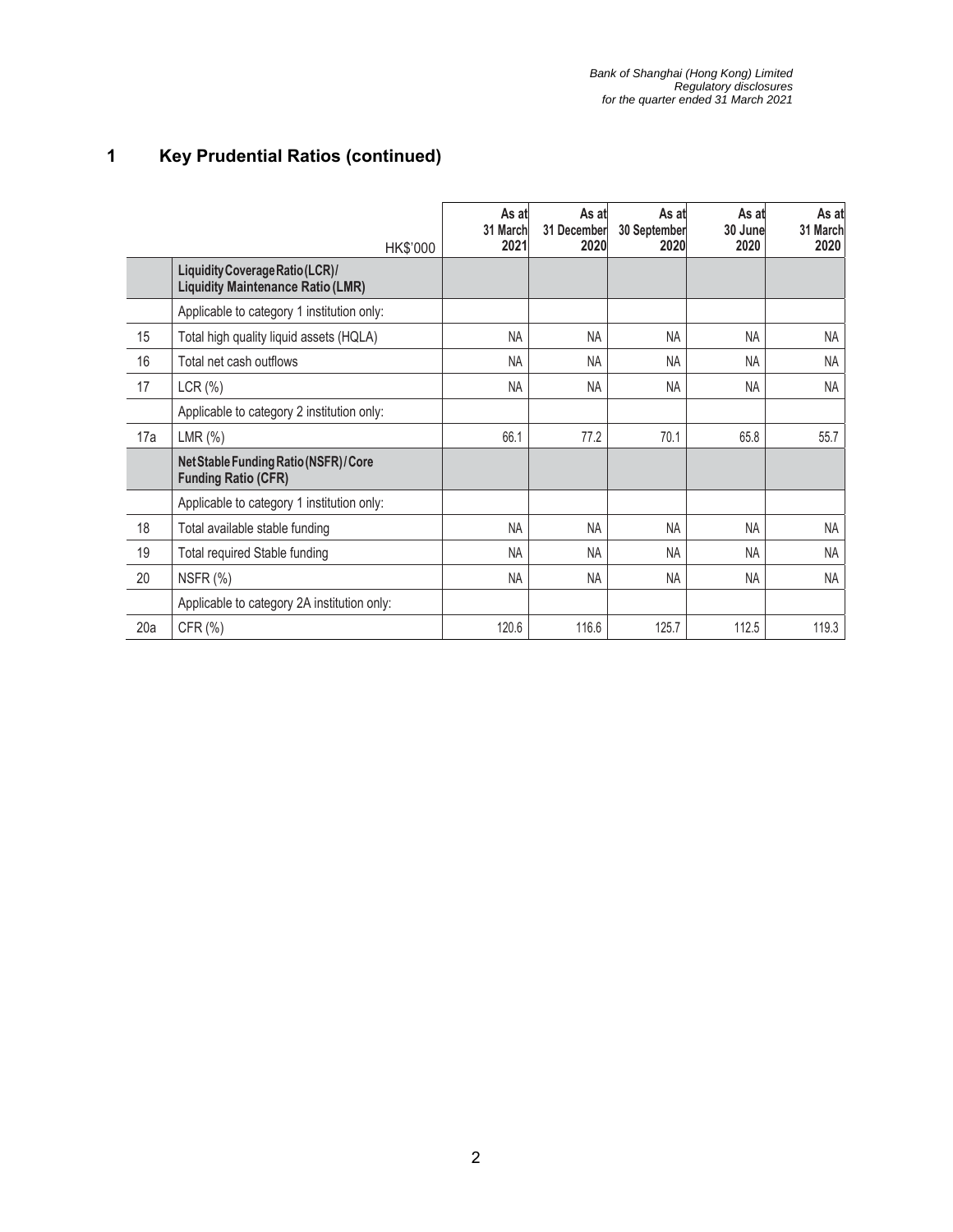#### **2 Overview of Risk-weighted amount**

The table below sets out the RWA by risk types and their corresponding capital requirements (i.e. 8% of the RWA):

|                |                                                                                                    | (a)        | (b)                             | (c)       |
|----------------|----------------------------------------------------------------------------------------------------|------------|---------------------------------|-----------|
|                |                                                                                                    | <b>RWA</b> | Minimum capital<br>requirements |           |
|                |                                                                                                    | As at      | As at                           | As at     |
|                |                                                                                                    | 31 March   | 31 December                     | 31 March  |
|                | HK\$'000                                                                                           | 2021       | 2020                            | 2021      |
| 1              | Credit risk for non-securitization exposures                                                       | 22,205,661 | 22,107,230                      | 1,776,453 |
| $\overline{2}$ | Of which STC approach                                                                              | 22,205,661 | 22,107,230                      | 1,776,453 |
| 2a             | Of which BSC approach                                                                              |            |                                 |           |
| 3              | Of which foundation IRB approach                                                                   |            |                                 |           |
| 4              | Of which supervisory slotting criteria approach                                                    |            |                                 |           |
| 5              | Of which advanced IRB approach                                                                     |            |                                 |           |
| 6              | Counterparty default risk and default fund<br>contributions                                        | 57,253     | 51,532                          | 4,580     |
| $\overline{7}$ | Of which SA-CCR                                                                                    | <b>NA</b>  | <b>NA</b>                       | <b>NA</b> |
| 7a             | Of which CEM                                                                                       | 57,253     | 51,532                          | 4,580     |
| 8              | Of which IMM(CCR) approach                                                                         |            |                                 |           |
| $9\,$          | Of which others                                                                                    |            |                                 |           |
| 10             | CVA risk                                                                                           | 36,263     | 29,113                          | 2,901     |
| 11             | Equity positions in banking book under the simple<br>risk-weight method and internal models method |            |                                 |           |
| 12             | Collective investment scheme ("CIS") exposures<br>$-LTA$                                           | <b>NA</b>  | <b>NA</b>                       | <b>NA</b> |
| 13             | CIS exposures - MBA                                                                                | <b>NA</b>  | <b>NA</b>                       | <b>NA</b> |
| 14             | CIS exposures - FBA                                                                                | ΝA         | <b>NA</b>                       | <b>NA</b> |
| 14a            | CIS exposures - combination of approaches                                                          | <b>NA</b>  | <b>NA</b>                       | <b>NA</b> |
| 15             | Settlement risk                                                                                    |            |                                 |           |
| 16             | Securitization exposures in banking book                                                           |            |                                 |           |
| 17             | Of which SEC-IRBA                                                                                  |            |                                 |           |
| 18             | Of which SEC-ERBA                                                                                  |            |                                 |           |
| 19             | Of which SEC-SA                                                                                    |            |                                 |           |
| 19a            | Of which SEC-FBA                                                                                   |            |                                 |           |
| 20             | Market risk                                                                                        | 832,775    | 791,525                         | 66,622    |
| 21             | Of which STM approach                                                                              | 832,775    | 791,525                         | 66,622    |
| 22             | Of which IMM approach                                                                              |            |                                 |           |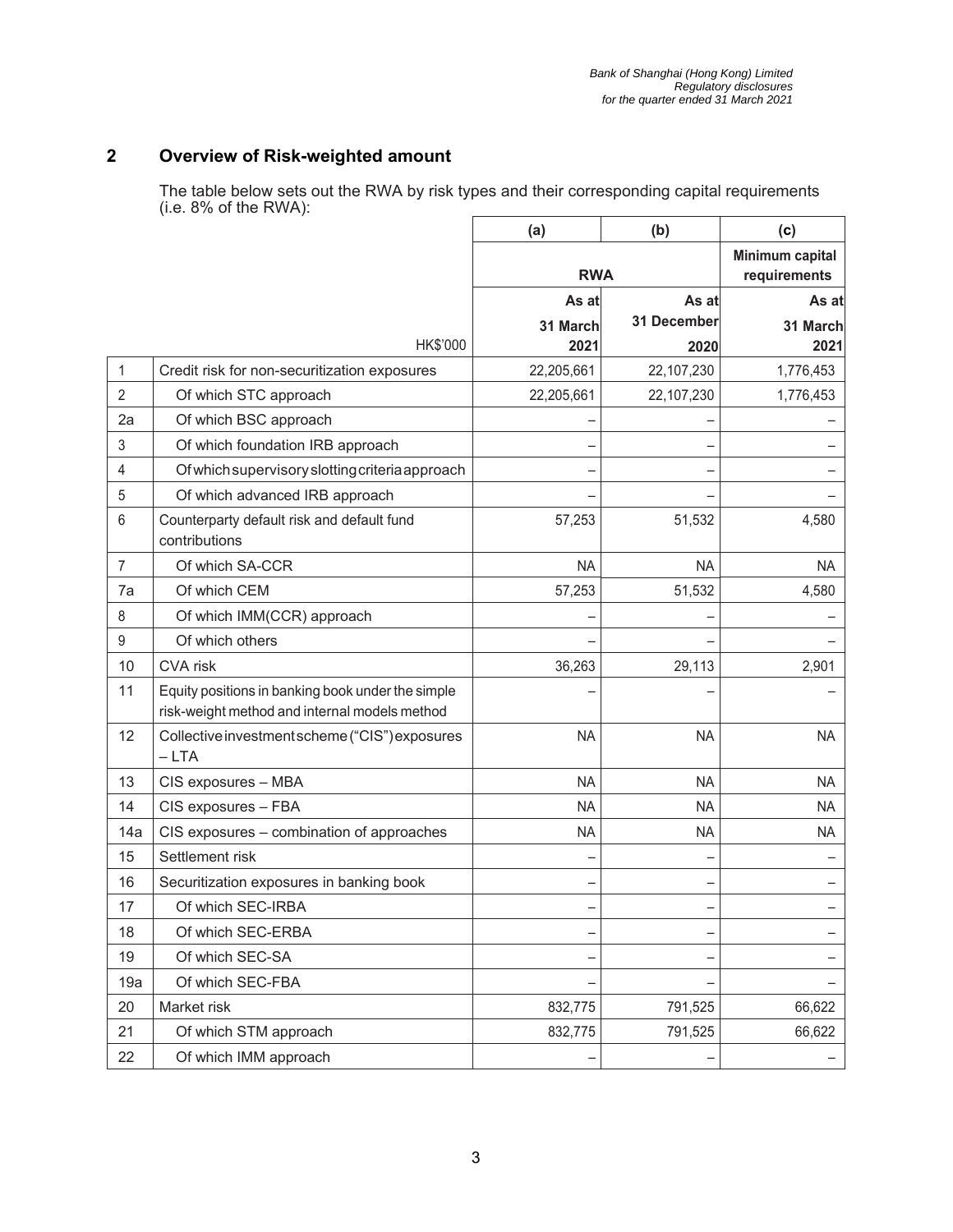#### **2 Overview of Risk-weighted amount (continued)**

|     |                                                                                                                                                              | (a)        | (b)                             | (c)       |
|-----|--------------------------------------------------------------------------------------------------------------------------------------------------------------|------------|---------------------------------|-----------|
|     |                                                                                                                                                              | <b>RWA</b> | Minimum capital<br>requirements |           |
|     |                                                                                                                                                              | As at      | As at                           | As atl    |
|     |                                                                                                                                                              | 31 March   | 31 December                     | 31 March  |
|     | HK\$'000                                                                                                                                                     | 2021       | 2020                            | 2021      |
| 23  | Capital charge for switch between exposures in<br>trading book and banking book (not applicable<br>before the revised market risk framework takes<br>effect) | <b>NA</b>  | <b>NA</b>                       | <b>NA</b> |
| 24  | Operational risk                                                                                                                                             | 953,963    | 970,775                         | 76,317    |
| 24a | Sovereign concentration risk                                                                                                                                 |            |                                 |           |
| 25  | Amounts below the thresholds for deduction<br>(subject to 250% RW)                                                                                           | 1,221,543  | 1,192,960                       | 97,723    |
| 26  | Capital floor adjustment                                                                                                                                     |            |                                 |           |
| 26a | Deduction to RWA                                                                                                                                             |            |                                 |           |
| 26b | Of which portion of regulatory reserve for<br>general banking risks and collective provisions<br>which is not included in Tier 2 Capital                     |            |                                 |           |
| 26c | Of which portion of cumulative fair value gains<br>arising from the revaluation of land and<br>buildings which is not included in Tier 2 Capital             |            |                                 |           |
| 27  | <b>Total</b>                                                                                                                                                 | 25,307,458 | 25, 143, 135                    | 2,024,596 |

Total RWA increased mainly attributable to increase in RWA for credit risk, which was driven by the increase in corporate and bank exposures as the Bank increased the balance sheet size during the quarter. The increase in net FX position also contributes to the increase in RWA for market risk.